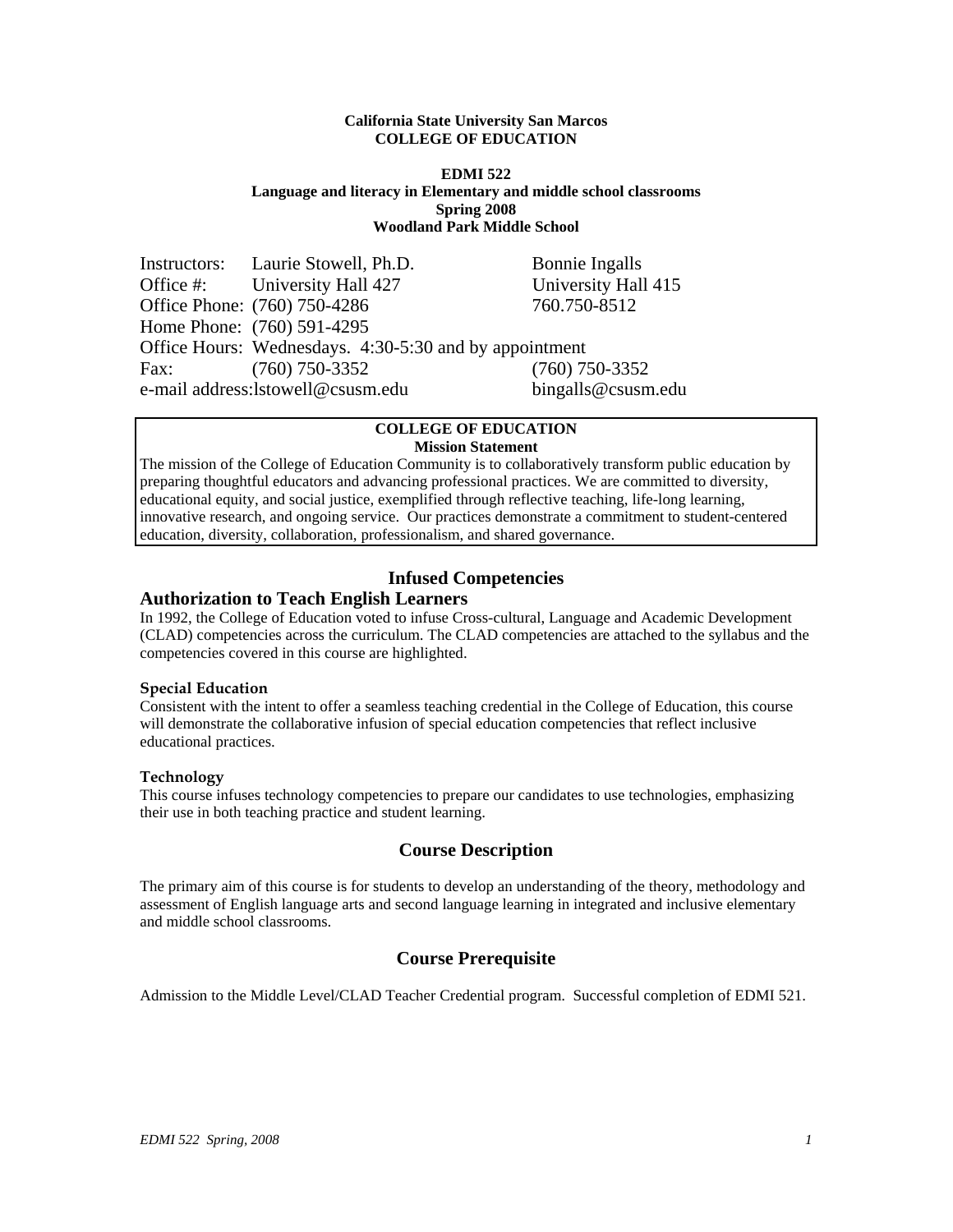# **Standard Alignment**

The course objectives, assignments, and assessments have been aligned with the CTC standards for Multiple Subjects Credential. Please be sure to incorporate artifacts from this class into your final comprehensive portfolio. The following standards are a primary emphasis in this course:

Standard 3-Relationship between theory and practice Standard 8 – Learning about students

# **Teacher Performance Expectation (TPE) Competencies**

This course is designed to help teachers seeking the Multiple Subjects Credential to develop the skills, knowledge, and attitudes necessary to assist schools and district in implementing an effective programs for all students. The successful candidate will be able to merge theory and practice in order to realize a comprehensive and extensive educational program for all students. The following TPE's are addressed in this course:

#### **Primary Emphasis**

TPE 3-Interpretation and Use of Assessments TPE 8-Learning About Students

#### **CSUSM Academic Honesty Policy**

"Students will be expected to adhere to standards of academic honesty and integrity, as outlined in the Student Academic Honesty Policy. All written work and oral assignments must be original work. All ideas/materials that are borrowed from other sources must have appropriate references to the original sources. Any quoted material should give credit to the source and be punctuated with quotation marks.

Students are responsible for honest completion of their work including examinations. There will be no tolerance for infractions. If you believe there has been an infraction by someone in the class, please bring it to the instructor's attention. The instructor reserves the right to discipline any student for academic dishonesty in accordance with the general rules and regulations of the university. Disciplinary action may include the lowering of grades and/or the assignment of a failing grade for an exam, assignment, or the class as a whole."

#### **Plagiarism:**

As an educator, it is expected that each student will do his/her own work, and contribute equally to group projects and processes. Plagiarism or cheating is unacceptable under any circumstances. If you are in doubt about whether your work is paraphrased or plagiarized see the Plagiarism Prevention for Students website http://library.csusm.edu/plagiarism/index.html. If there are questions about academic honesty, please consult the University catalog.

### **Students with Disabilities Requiring Reasonable Accommodations**

Students must be approved for services by providing appropriate and recent documentation to the Office of Disable Student Services (DSS). This office is located in Craven Hall 5205, and can be contacted by phone at (760) 750-4905, or TTY (760) 750- 4909. Students authorized by DSS to receive reasonable accommodations should meet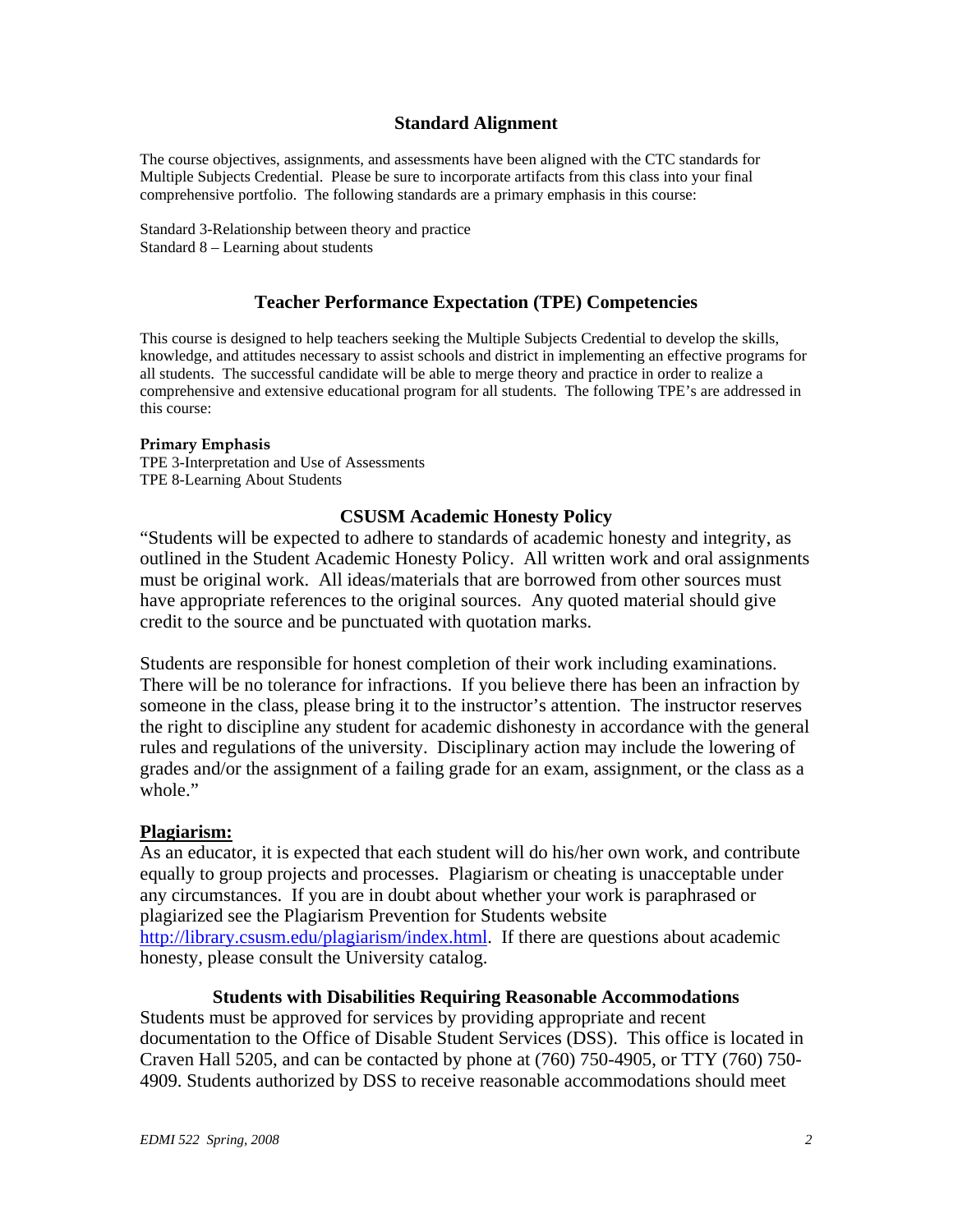with their instructor during office hours or, in order to ensure confidentiality, in a more private setting.

# **Objectives**

# **KNOWLEDGE**

#### Students will:

- gain an understanding of how a first and second language is acquired.
- gain an understanding of the reading process and its relationship to thought, language and learning.
- gain an understanding of how people learn to read and write in their first and second language
- become familiar with current approaches to the teaching of reading and writing and the theoretical bases of such approaches.
- become familiar with current approaches to the teaching of reading and writing in culturally and linguistically diverse elementary school classrooms
- become familiar with classroom diagnostic techniques and evaluation procedures.
- become familiar with current approaches to the teaching of reading and writing to children with special learning needs

#### **SKILLS**

Students will:

- become sensitive observers of children's language using behaviors.
- analyze children's reading and writing behavior as a basis for making instructional decisions
- translate the results of formal and informal assessment of children's reading and writing behaviors into instructional plans
- develop the ability to select appropriate materials and instructional strategies to meet the individual needs of students
- learn how to organize the classroom for teaching reading and writing to culturally and linguistically diverse populations.

#### **ATTITUDES AND VALUES**

Students will:

- develop an appreciation for the natural language abilities children possess for processing and producing print
- develop an appreciation for the need and value of integrating reading and writing into all areas of the curriculum
- affirm the importance of a rich environment for developing an effective language arts program.
- develop a sensitivity to and appreciation for culturally and linguistically diverse learners.
- develop a sensitivity to and appreciation for children with special learning needs
- develop an appreciation for the importance of reading and writing for their own personal and professional growth
- develop a respect for each student, his/her abilities and background and the student's right to instruction that meets his or her individual needs.

#### **REQUIRED TEXTS (Bring books to class on the date we discuss them):**

• Beers, K. (2003) When kids can't read. Portsmouth: Heinemann.

• Johns, J.  $(8^{th}$  ed.)  $(1997)$  Basic Reading inventory. Iowa: Kendall Hunt.

Strong, W. (2006) Write for insight: Empowering content area learning, grades 6-12

Fisher, D. & Frey, N. (2007) 2<sup>nd</sup> Ed. Improving Adolescent Literacy: Strategies at work

Rethinking schools. Rethinking our classrooms 2: Teaching for Equity and social justice

#### **Packet of readings available at Copy Serve**

#### **Choose ONE:**

*EDMI 522 Spring, 2008 3*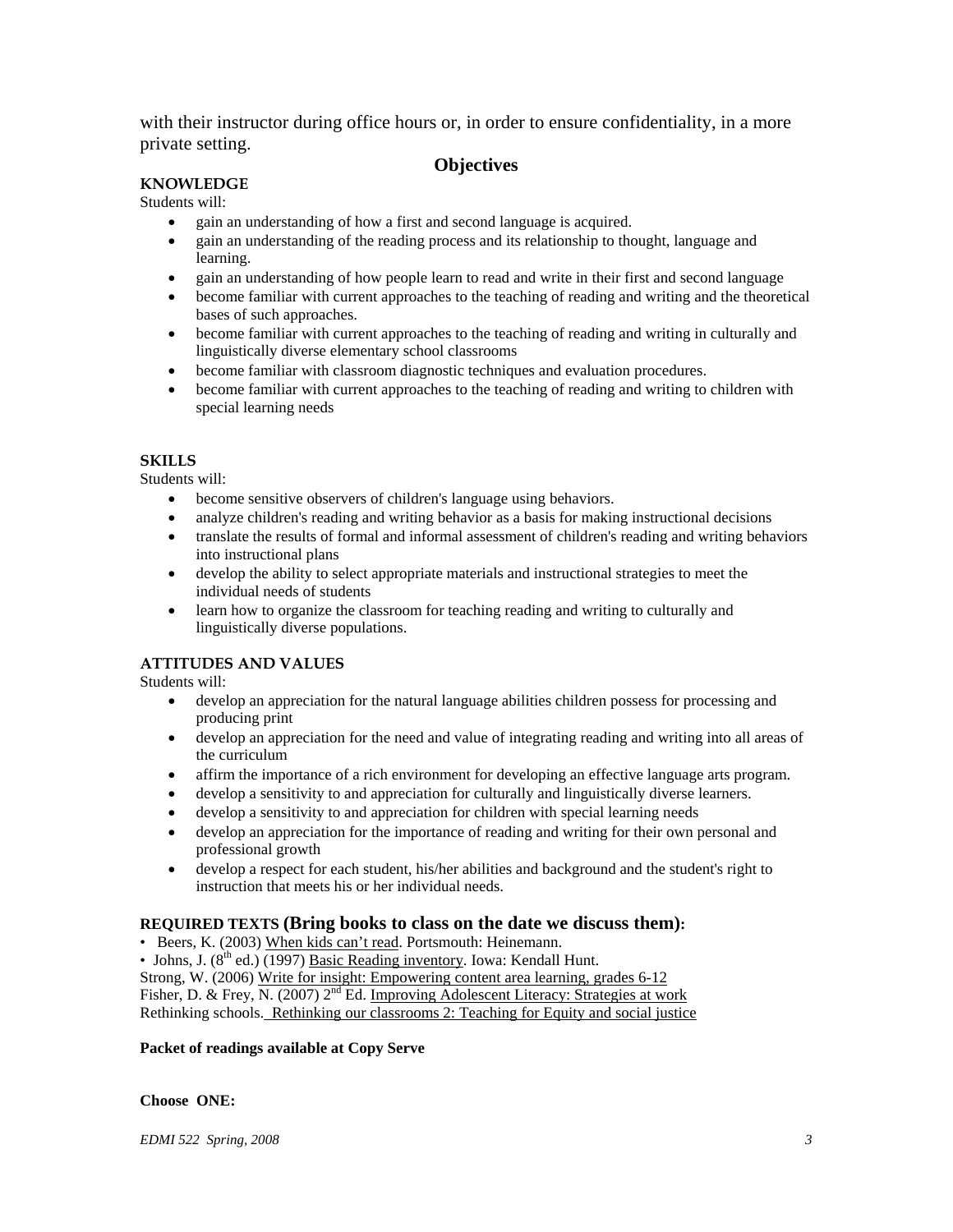Hesse, K. Letters from Rifka Witness Jimenez, F. The circuit Lord, B. In the year of the boar and Jackie Robinson Ryan, P. M. Esperanza Rising Yep, L. Dragonwings

### **All University Writing Requirement**

Every course at the university must have a writing requirement of at least 2500 words. This will be met in this course through written assignments.

#### **Assignments**

**Reading reflections (30pts.)**: It is expected that everyone will understand all the readings and will come to class prepared to discuss them. Write at least 3 comments or questions from the readings for that session. **Do not summarize**. Please give thoughtful reactions, responses, and reflections. If the readings are from more than one book, try to comment on more than one book. We will use these as the basis of our discussion at the beginning of some classes. I will collect them at the beginning of each session and they should show that you have done the reading. You do not have to write comment cards for the young adolescent literature. If a reading is repeated, do not comment on it again. **You have 3 free passes!** 

#### **Writing Strategy Lesson Plan (10 points)**

You will write and present a writing strategy lesson plan for a small group or whole class activity that takes into account the needs of your students. They can be mini-lessons, direct instruction, inquiry, or any format you choose. This is also an opportunity to try a writing-in-the-content-areas lesson. Make your lesson active, interesting, fun and meaningful. Examples of possible strategies include:

How to begin a piece of writing Writing an engaging opening Narrowing or expanding topics Using a piece of literature as a model for writing Writing paragraphs Developing characters Developing a central idea Organizational structure for a particular kind of writing (compare/contrast, persuasion, etc.) Monitoring writing to see if it makes sense Editing writing Using commas Making transitions between paragraphs Using graphic organizers to write Using active verbs Peer response Strategies specific to a particular domain (like response to literature, persuasion, etc.)

*Keep in mind when writing your lesson*: What is the purpose of your lesson? How does it relate to real writing? What are your learning goals? How are they aligned with the CA Reading/Language Arts standards (check the Reading/Language Arts framework for CA public schools)? How will you present the lesson (instructional strategies, resource materials, time frame)? How will you group students for the lesson? How will you assess your students? What accommodations will you provide for students who need additional help?

*Important*: Your lesson must address the needs of mainstream students, as well as make provisions for second language learners, students presenting difficulty, and accelerated students. How are you going to work with students who are having difficulty? How will you scaffold second language learners' learning during the lesson? How will your lesson provide enrichment for accelerated students? Will you meet with students individually or in a small group while other students work independently?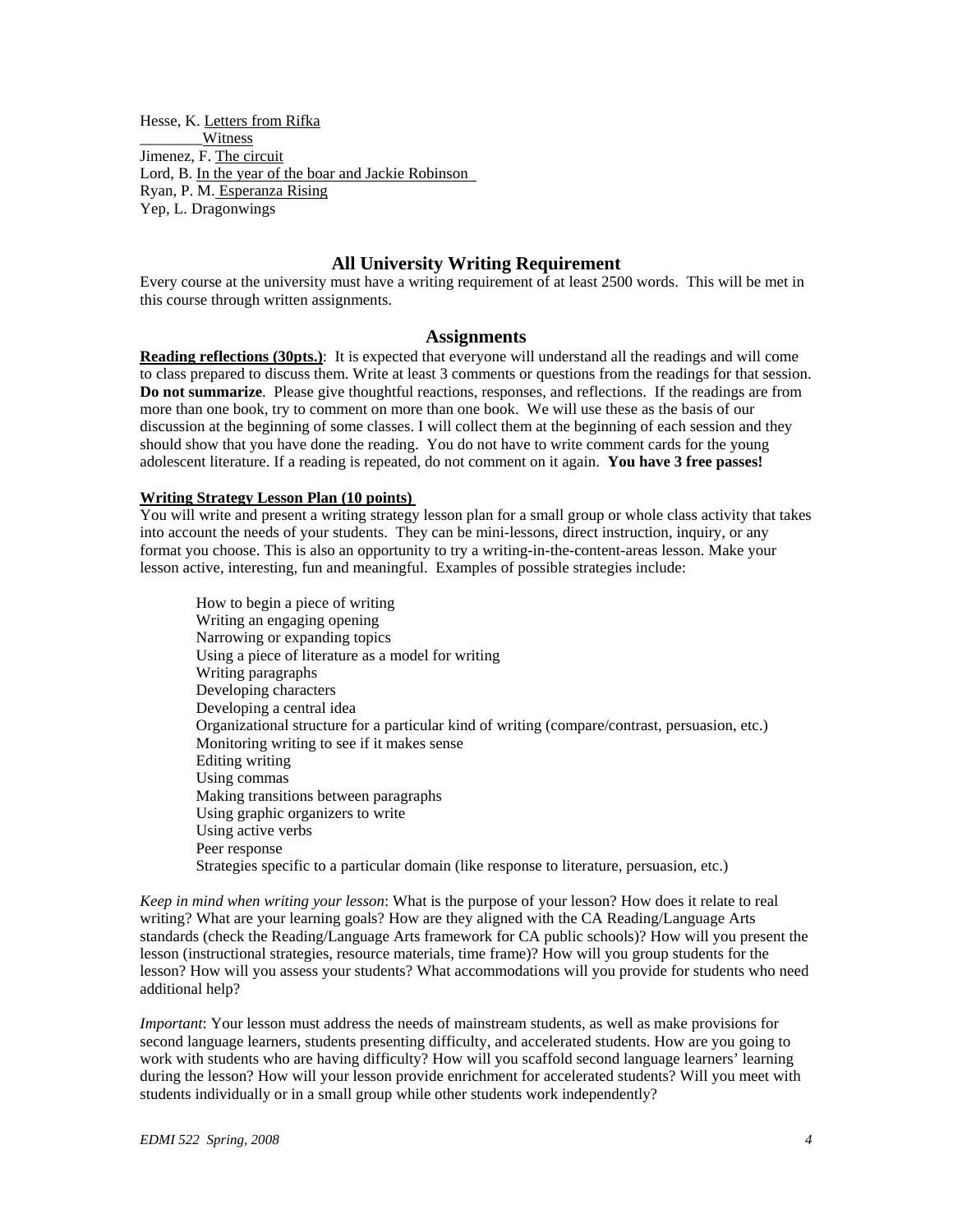Bring enough copies for the cohort or email the lesson to everyone on the day you demonstrate your lesson**.** 

**Reflect upon your own writing process (20 points)**<br>You will take a topic (we will explore some topics in class) and develop it as a piece of writing You will bring a draft to class on February 11 and we will have conferences with each other about them. Then you will finish the piece on your own. After you have finished the piece you will reflect upon and write about your own writing process. How did you get started? What was it like writing the first draft? What was difficult for you? What was easy? What kinds of decisions did you have to make in the writing? Did you consider an audience when you were writing? Who was your audience? Especially respond to: What did you learn about fostering student's writing through this experience? DO NOT BEGIN THIS ASSIGNMENT UNTIL IT IS DISCUSSED IN CLASS! Bring a rough draft to class Feb. 8 **Final reflection and completed piece of writing due Feb. 22.** 

#### **Case Study (Critical Assessment Task , TPEs 3 & 8) (60 points) DUE: March 24**

Choose a student at your school site who struggles with reading and writing (the teachers will help identify students). Choose a student who is reading at least at a first grade level. Identify a student as quickly as possible after starting your observation. Ask your master teacher for a good candidate. Prepare a reading and writing case study on this student:

Important: Take notes as you work with your student. Include your anecdotal notes in the final appendix. (for example, your student's behavior during the activity, reactions to the activity, comments, etc.) in your analysis of the student and in your design of an appropriate instructional plan. Record all the student's oral responses on tape. Don't try to assess the child in only one day. If you think the child is getting tired, stop the assessment for the day and pick up another day. An important part of the assessment is developing a rapport with the child in which s/he is comfortable to fully participate.

Your case study will include:

1. Learning about your student: This section includes the students age, grade level, interests, ethnic and linguistic background, etc. Select 3 students, however, you are only going to be working with one student. The other two will be backups- just in case students move or change schools.

Conduct a reading interview: Use an attitude survey. Surveys are included with this assignment. Summarize the interview and include the original responses in an appendix. 3. Reading assessment: Summarize the information gained from a Informal Reading

Inventory and include the original data in an appendix. Insert the following chart at the appropriate place:

| Independent | Instructional | Frustration |
|-------------|---------------|-------------|
| Grade level | Grade level   | Grade level |

Word list. Use the graded word lists to ascertain the level at which you will have your student begin to read the reading passage. Start at 2 to 3 grade levels below your student's grade level placement.

Miscue Analysis. Use an expository and narrative text. Record the student reading to be able to conduct the analysis.

Recording and Analysis. Listen to the tape. Record the miscues on a piece of paper containing a duplication of the reading selection. Use the *Johns* to record and analyze the miscues. Analyze the miscues made by your student using what you know about this student. What cues did your student use to make meaning? What are the strengths of your student? Use the analysis sheets in the John's and transfer that information to the assessment grid provided to record data about your student. Write your analysis in a clear manner. As you write your analysis, consider your original reading interview and consider how the answers given by the student during the interview connect to the miscues. Also consider the quality of the retelling and how you think that is related to the miscues.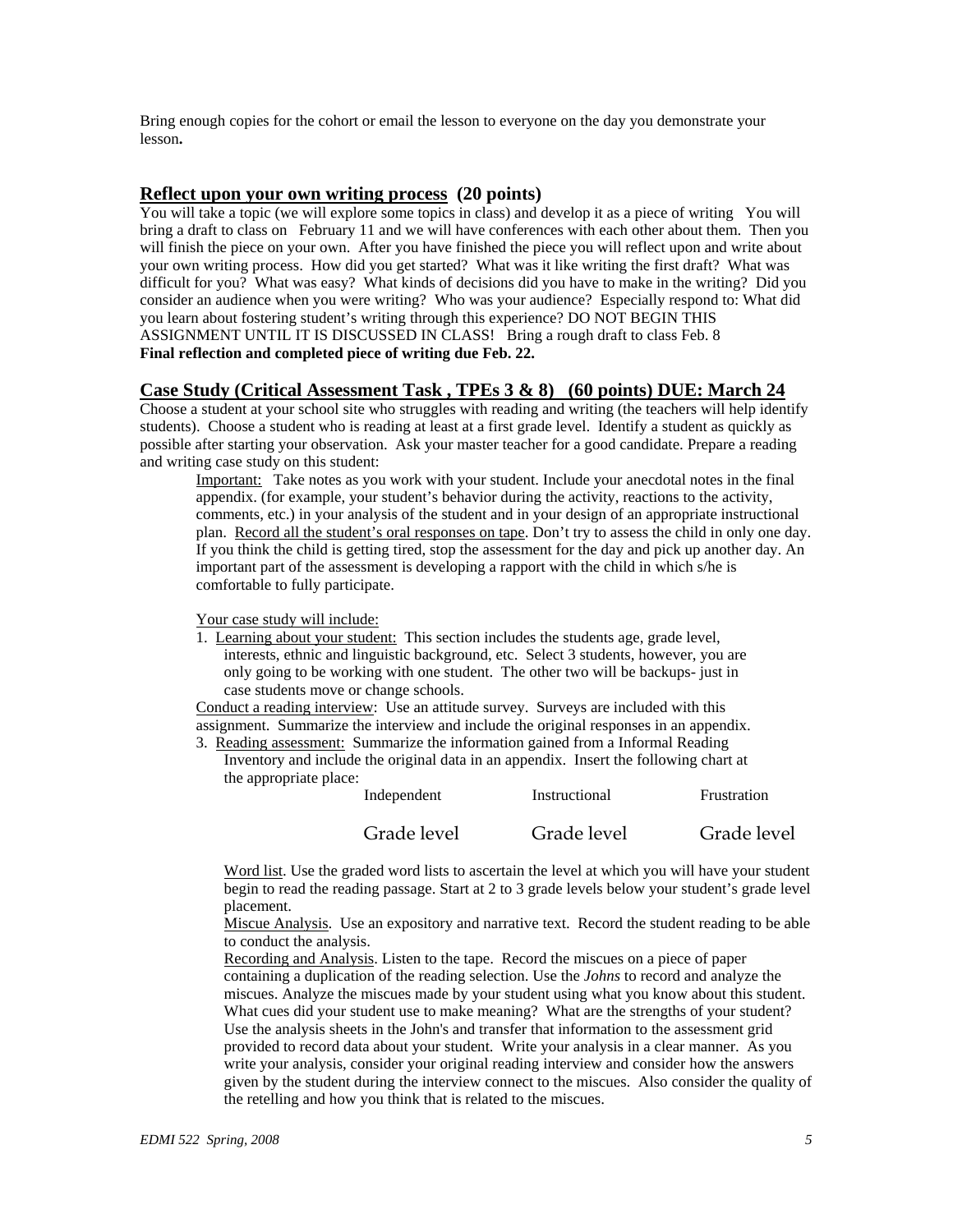Retelling. Before your student reads the expository or narrative text, be sure to tell him/her that you will be asking him/her to retell the story. Ask the comprehension questions as listed in the John's IRI. Also use the criteria provided in the John's to analyze the student's retelling.

- 5. Writing assessment: Use a Writing Survey about attitudes toward writing. Summarize the writing interview. Obtain a writing sample from the student. Have him or her write about a favorite toy, book, food, sport or anything that is personal to this child or use a piece of writing that the teacher has on file. Personal writing encourages more writing. Students can draw if they want to. You will want to see what stage of writing the child is in as well as the child's ability to manipulate this abstract type of language. Summarize the student's strengths and areas of improvement in writing.
- 6. Recommendations: based on the information you have gathered about the student, discuss his or her strengths (very important - what can he or she do) and weaknesses: what does this student need to work on. Make specific instructional recommendations for how a teacher could work with this student in the future. You might also make recommendations for the student and parents: what can the student do on his or her own that is not dependent on the teacher.
- 7. Instructional Plan: Design an instructional plan for your student. You are the teacher. Knowing what you know about your student as a result of assessment, what areas would an appropriate instructional plan focus on? Why? Refer to the standards in the reading/language Arts Framework for CA Public Schools for your child's grade level to guide you as you design the intervention plan.

Reflection: Based on your classroom observations of reading and writing as well as on what you learned in the assessment process and intervention process, what would you do differently or try differently? What other scaffolds or strategies would you use? How would you use them? What other interventions would you try? What would your next steps in assessment be?

8. Appendix: Include the reading and writing interviews, the John's forms, writing samples, and writing rubric.

# **Bring the data that you have to class March 10 and we will troubleshoot, and analyze your data.**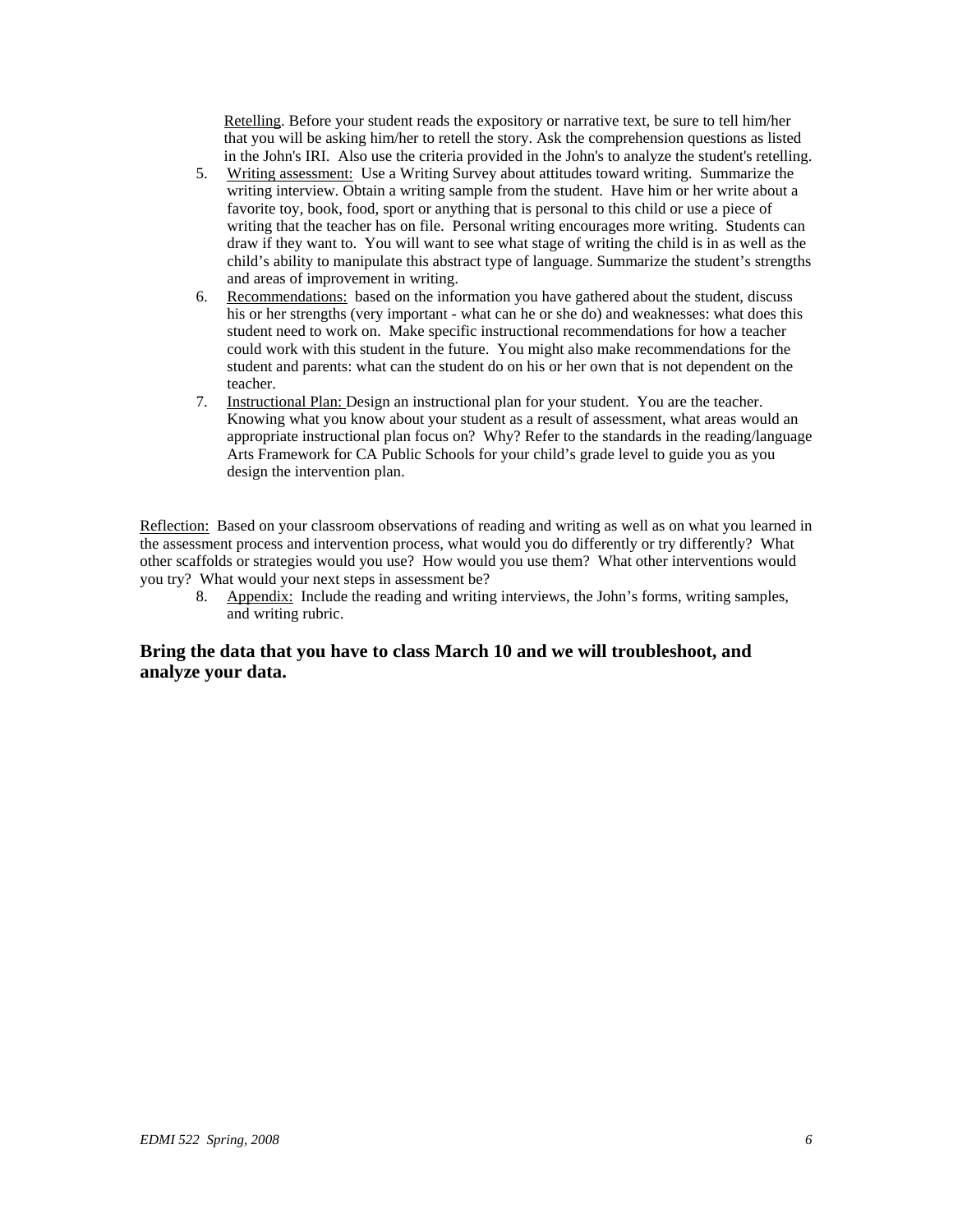# **CALIFORNIA STATE UNIVERSITY SAN MARCOS**

#### **CONSENT TO PARTICIPATE IN RESEARCH**

Dear Parents/Caretakers,

\_\_\_\_\_\_\_\_\_\_\_\_\_\_\_\_\_\_\_ , a student teacher at California State University San Marcos, is enrolled this semester in a course that prepares our college students to assess their students' literacy levels and then design appropriate instruction that best addresses the needs of their students. One of the assignments for this class is a case study, which analyzes the literacy and learning practices of a student they are teaching. We are requesting permission to interview and observe your child for this purpose. The CSUSM student teacher will ask questions about the student's experiences with school and literacy and will evaluate the student's reading and writing skills. Reading will assessed by having the student read selected passages and answering comprehension questions. Writing will be assessed by having the student write a brief selection about a topic of interest to him/her. The CSUSM student teacher is not a reading or writing specialist and is not prepared to diagnose a student's difficulties. They will only gather information and look for patterns and areas of significance that can help them to be better teachers of students at the high school level.

There are no risks in this research greater than those involved in everyday classroom practices and assessment. The potential benefits to your child are that he/she gets individual attention and could receive helpful feedback for continued literacy development. Your participation will also help the teacher to better understand individual student needs and how to best teach to those needs.

Participation in this study is voluntary, and your child may withdraw from the study at any time without penalty. If your child does not participate in this study, his/her performance and grades at school will not be affected in any way. All identification from the data gathered will be blacked out so that your child will not be identifiable in the written analysis. All information gathered in this case study can be made available to you upon request. If you have further questions, please contact (instructor's name) at CSUSM (instructor's phone). This study has been approved by the Cal State San Marcos Institutional Review Board. Questions about your rights as a research participant should be directed to the Chair of the Board at (760) 750-8820. You will be given a copy of this form to keep for your records.

Check one:

I agree to participate in this research study. The experimenter has answered my questions. \_\_\_\_\_I do not agree to participate in this research study.

\_\_\_\_\_\_\_\_\_\_\_\_\_\_\_\_\_\_\_\_\_\_\_\_\_\_\_\_\_\_\_\_\_\_\_\_\_\_\_\_\_\_\_\_\_\_\_\_\_\_\_\_\_\_\_\_\_\_\_\_\_\_\_\_\_\_\_\_\_\_\_\_\_\_

\_\_\_\_\_\_\_\_\_\_\_\_\_\_\_\_\_\_\_\_\_\_\_\_\_\_\_\_\_\_\_\_\_\_\_\_ \_\_\_\_\_\_\_\_\_\_\_\_\_\_\_\_\_\_\_\_\_\_\_\_\_\_\_\_\_\_\_

Participant's name (printed) Participant's signature

Parent/Legal Guardian's signature Date

\_\_\_\_\_\_\_\_\_\_\_\_\_\_\_\_\_\_\_\_\_\_\_\_\_\_\_\_\_\_\_\_\_\_\_\_ Researcher's Signature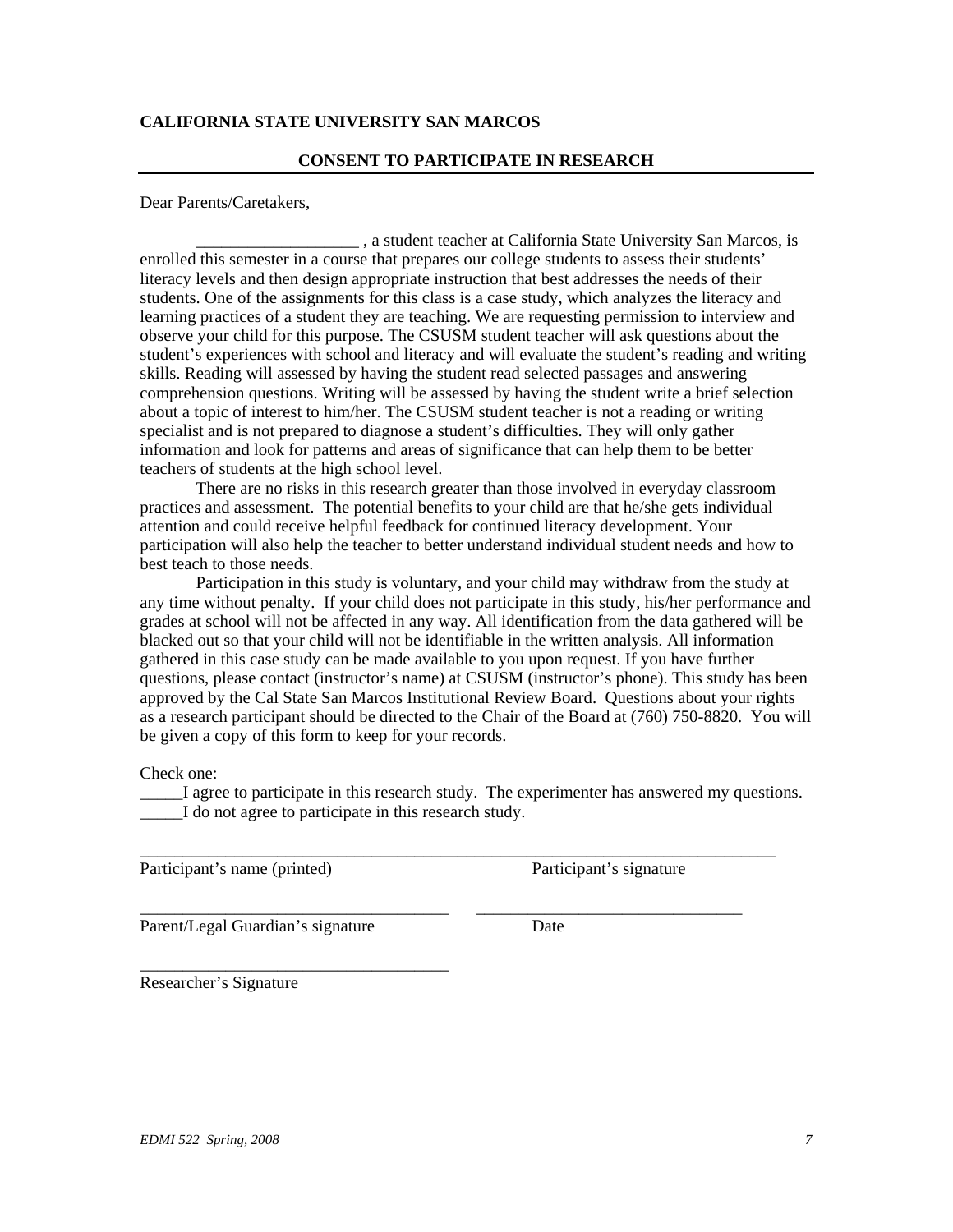# **CALIFORNIA STATE UNIVERSITY SAN MARCOS**

#### **PERMISO**

Estimados Padres o Encargada/o:

\_\_\_\_\_\_\_\_\_\_\_\_\_\_\_\_\_\_\_\_\_\_\_\_\_\_\_ es un estudiante de la Facultad de Pedagogía en la Universidad Estatal de San Marcos que cursa estudios para convertirse en maestra/o. Actualmente dicho estudiante está matriculada/o en un curso que prepara a futuros maestros en el campo de la evaluación. Parte de esta preparación incluye el evaluar a los niños en el proceso de la lecto-escritura. Uno de los trabajos que tienen que completar para recibir su título de maestro es de analizar las destrezas de lecto-escritura de los niños. Es por esta razón que usted recibe esta carta en la cual se solicita su permiso para que su hija/o pueda participar en esta actividad.

Nuestro estudiante universitatrio le hará preguntas a su hija/o con respecto a las experiencias que ha tenido su hija/o en la lectura y escritura, y evaluará estas destrezas. Para evaluar la lectura, su hija/o tendrá que leer un pasaje de un cuento y contestar algunas preguntas. Para evaluar la escritura, su hija/o tendrá que escribir un párrafo acerca de un tópico que le interese. El estudiante universitario no es especialista en lecto-escritura, solo recopilará datos que usará para analizar el nivel de aprendizaje de un niño. De esta manera, el estudiante universitario podrá aumentar su capacidad para entender mejor las necesidades en la lecto-escritura de los estudiantes.

En este studio no hay ningún riesgo previsible para su hija/o. Los beneficios de dicha evaluación podrían incluír ayuda especial para que su hija/o mejore su capacidad académica en la lecto-escritura. Su participación también podría ayudar a la maestra/o de su hija/o a entender mejor las necesidades en la lecto-escritura de los estudiantes.

La participación en este proyecto es completamente voluntaria, de tal manera que su hija/o podrá dejar de participar cuando quiera, sin ninguna consecuencia negativa. Su decisión de permitir o impedir que su hija/o participe no ejercerá ninguna influencia en sus calificaciones, el trato que recibe, o cualquier otro aspecto de su proceso escolar. Para asegurar confidencialidad total, todos los nombres de los estudiantes serán eliminados. La información recopilada estará a su disposición si desea verla. Si tiene preguntas o desea mayor información acerca de este estudio, por favor comuníquese con [instructor's name] en la Universidad Estatal de San Marcos, [instructor's phone number]. Este proyecto ha sido aprobado por la Junta Directiva Institucional (un comité universitario de protección a participantes en proyectos de investigación). Si tiene preguntas acerca de sus derechos como participante en esta investigación, puede dirigírselas al Presidente de la Junta Directiva, (760) 750-8820.

Se le otorgará una copia de este formulario.

\_\_\_\_\_\_\_\_\_\_\_\_\_\_\_\_\_\_\_\_\_\_\_\_\_\_\_\_\_\_\_\_\_\_\_\_\_\_\_\_ ,

Por favor marque uno:

\_\_\_\_\_ Doy permiso de que mi hija/o,

participe en el estudio. Todas mis preguntas con respecto al estudio han sido contestadas.

\_\_\_\_\_ No doy permiso de que mi hija/o participle en el estudio.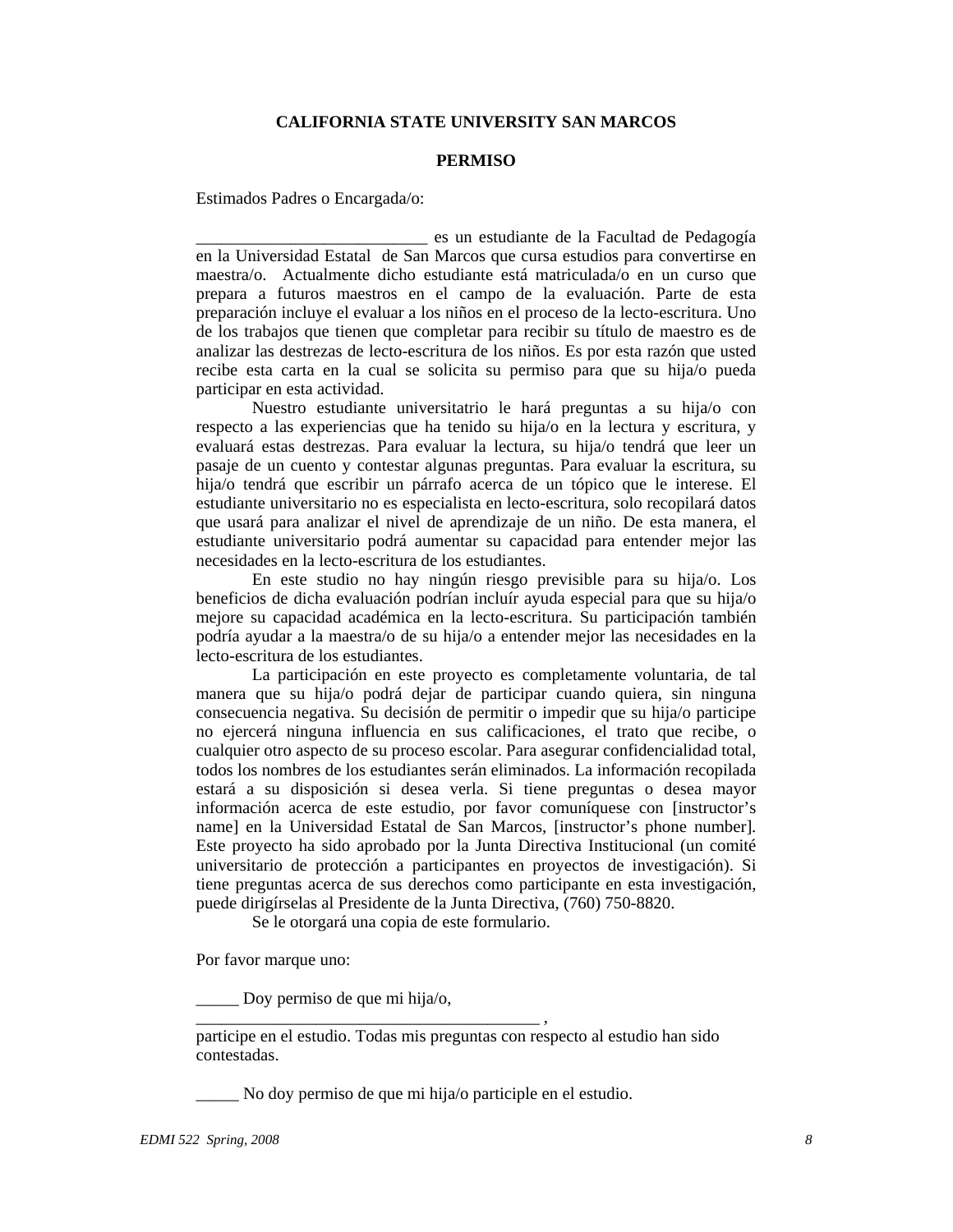# Nombre del participante (EN LETRA DE MOLDE)

\_\_\_\_\_\_\_\_\_\_\_\_\_\_\_\_\_\_\_\_\_\_\_\_\_\_\_\_\_\_\_\_\_\_\_\_\_\_\_\_\_\_\_\_\_\_\_\_\_\_\_\_\_\_\_\_\_\_\_\_\_\_\_\_\_

\_\_\_\_\_\_\_\_\_\_\_\_\_\_\_\_\_\_\_\_\_\_\_\_\_\_\_\_\_\_\_\_\_\_\_\_\_\_\_\_\_\_\_\_\_\_\_\_\_\_\_\_\_\_\_\_\_\_\_\_\_\_\_\_\_

\_\_\_\_\_\_\_\_\_\_\_\_\_\_\_\_\_\_\_\_\_\_\_\_\_\_\_\_\_\_\_\_\_\_\_\_\_\_\_\_\_\_\_\_\_\_\_\_\_\_\_\_\_\_\_\_\_\_\_\_\_\_\_\_\_

\_\_\_\_\_\_\_\_\_\_\_\_\_\_\_\_\_\_\_\_\_\_\_\_\_\_\_\_\_\_\_\_\_\_\_\_\_\_\_\_\_\_\_\_\_\_\_\_\_\_\_\_\_\_\_\_\_\_\_\_\_\_\_\_\_

Firma del participante

Firma del padre o encargada/o Fecha

Firma de la (del) investigador/a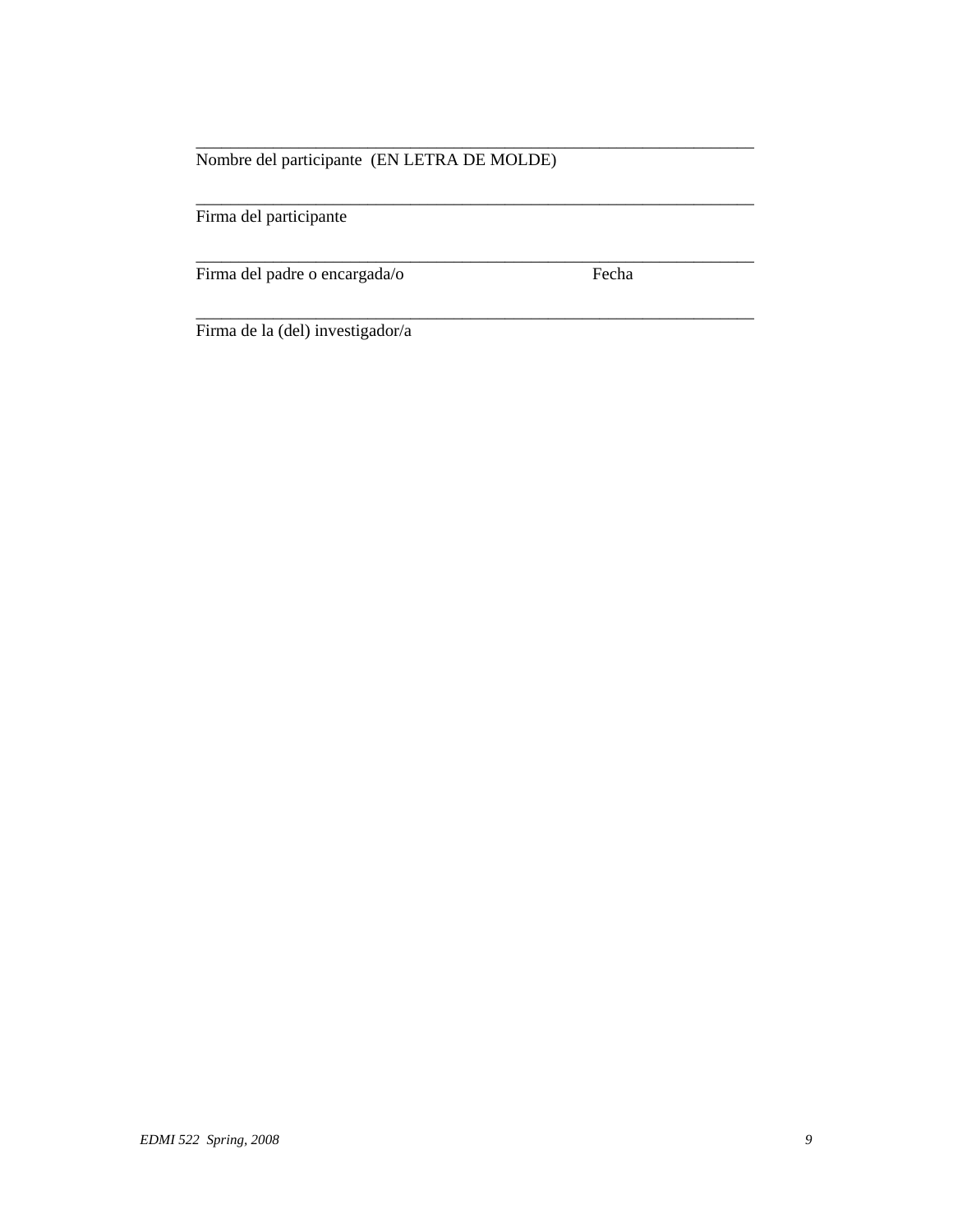### EDMI 522 - Literacy Education Reading and Writing Interview – Guiding Questions

What are you learning to do in reading? [writing]

How are you learning it? Who is helping you?

What is easy about reading, what's hard? [writing]

What do you do before you start to read? [write]

While you are reading, if you come to a word that you don't understand or don't know, you \_\_\_\_\_\_\_\_\_\_\_\_\_\_\_\_\_\_\_ [writing]

How can you tell when someone is a good reader? [writer]

 $\frac{1}{1}$  is a good reader because

Do you think ever comes to a word that s/he doesn't know?

If \_\_\_\_\_\_\_ comes to word s/he doesn't know, what do you think \_\_\_\_\_\_ does?

What would your teacher do to help someone who doesn't know a word while s/he is reading? [writing]

What do you do to help yourself understand and/or remember a story after you have read it?

Do you think that you are a good reader? [writer] Why or why not?

What would you like to learn to do next as a reader? [writer] How do you think you will learn it? (will someone help you?)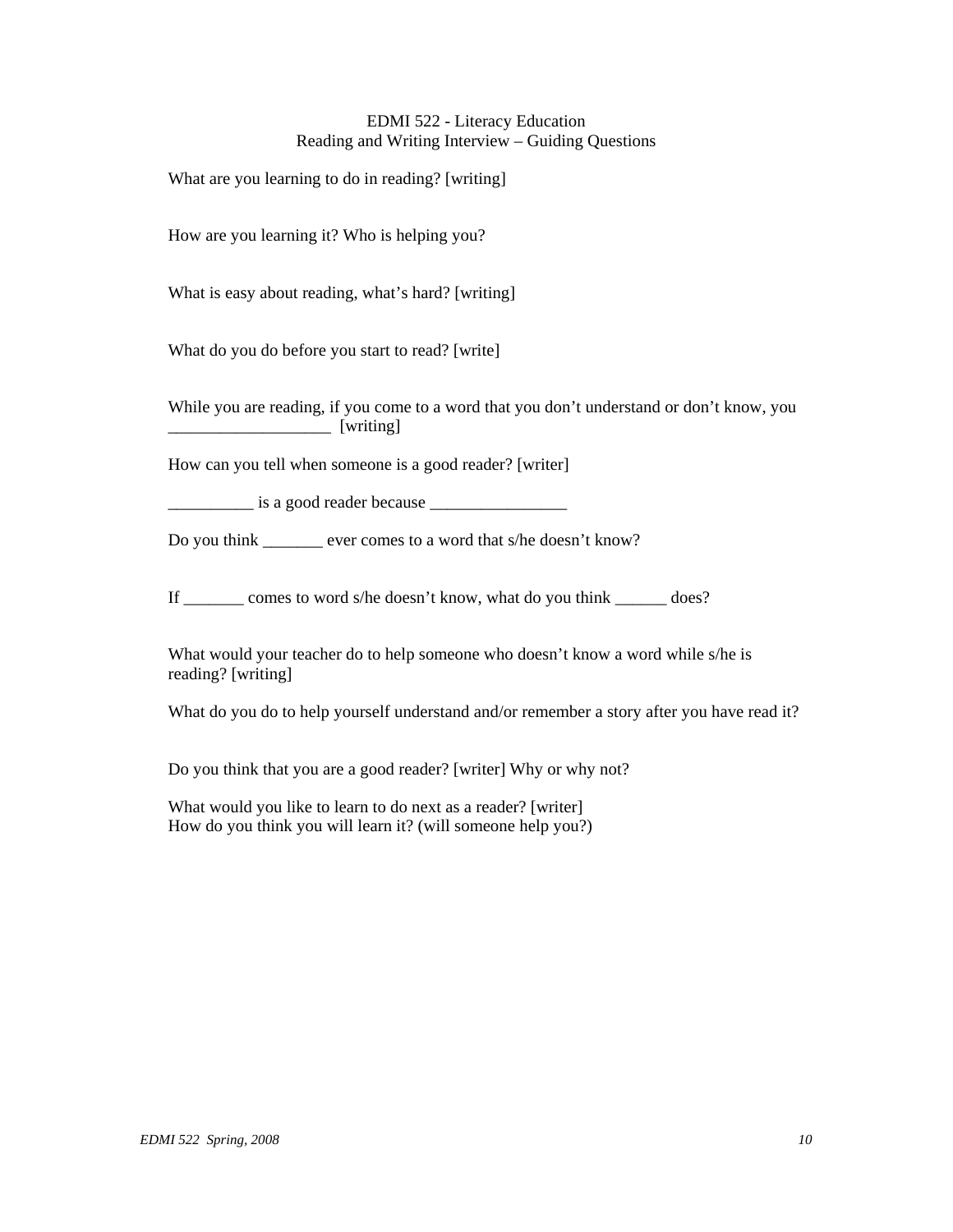# EDMS 522 - Literacy Education Reading and Writing Interview – Guiding Questions **(**Spanish)

¿Que estas aprendiendo hace en la lectura? En la escritura?

¿Como estas aprendiendo? ¿Quien te ayuda?

¿Que es fácil acerca de la lectura? (Escritura?) ¿Que es dificil acerca de la lectura? (Escritura?)

¿Que haces antes de empieza a leer? ¿Que haces antes de empieza a escribir?

¿Cuando lees, si llegas a una palabra que no entiende o no sabes, tu

¿Como sabes cuando alguien es un buen lector? (Escritor?)

Es un buen lector porque

¿Piensas que encuentra una palabra que no entiende/sabe?

 $i$ Si encuentra una palabra que no sabe o entiende que piensa que hace?

¿Que haría tu maestro/a para ayudar a alguien que no sabe una palabra mientras ella o el lee?

¿Que haces para ayudarte a ti mismo/a para comprender o recordar un cuento despues que lo has leído?

¿Piensas que eres un buen lector/escritor? ¿Porque o porque no?

¿Que te gustaría aprende como lector? (Escritor?) ¿Como piensas que lo aprenderas? ¿Te ayudara alguien ?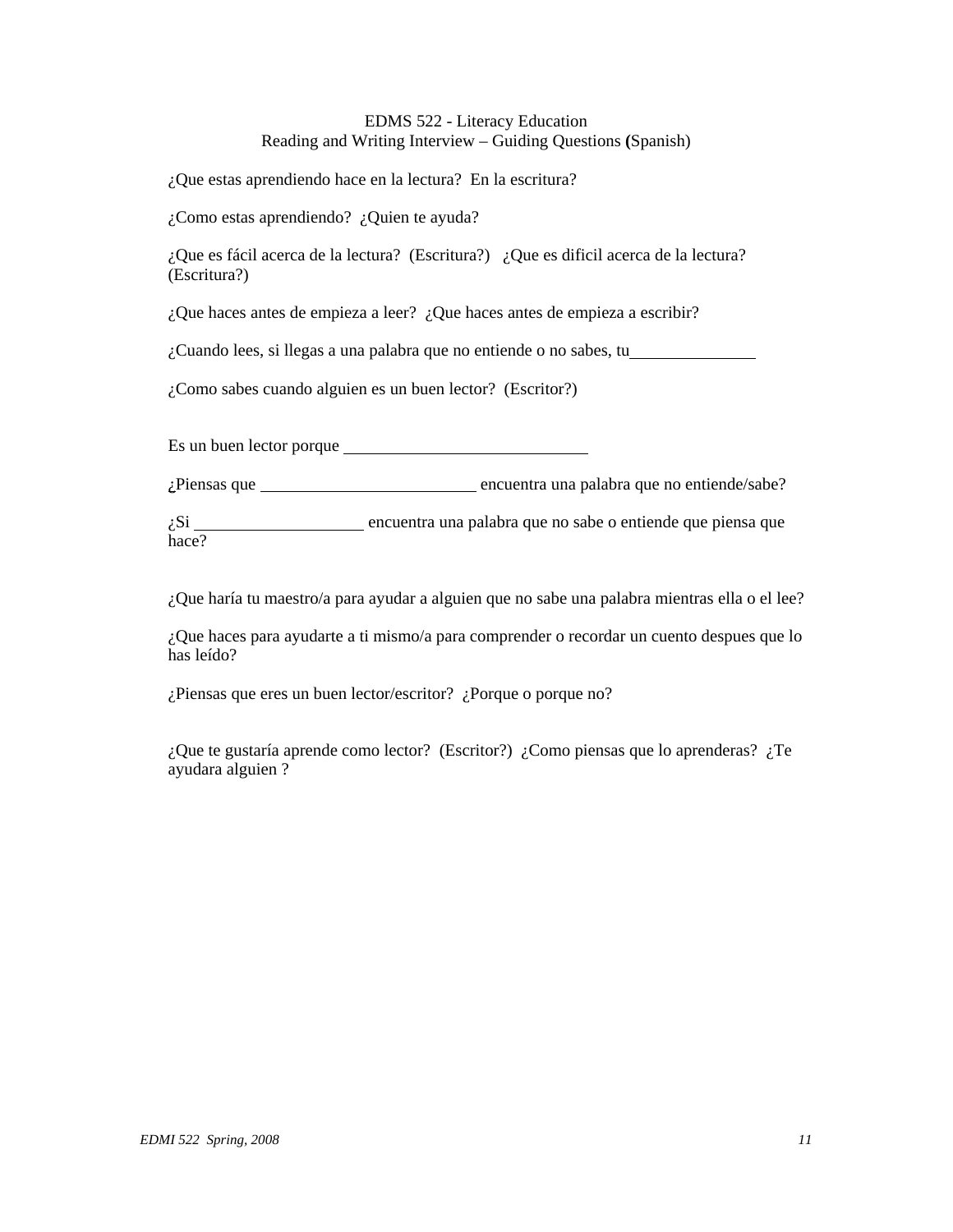Case study score sheet for

- 1. \_\_\_\_\_\_\_\_\_(5pts.)\_ Learning about your student: This section includes the students age, grade level, interests, ethnic and linguistic background, etc. It includes the results of your interview with the student. Summarize the interview and include the original responses in an appendix.
- 3. \_\_\_\_\_\_\_\_\_\_\_\_ (10 pts.)Reading assessment: Summarize the information gained from the Informal Reading Inventory (the word lists, passages, miscues, retells, and comprehension questions) and include the original data in an appendix. There should be a chart with independent, instructional and frustration reading levels that is easy to find and correct
- 9. \_\_\_\_\_\_\_\_\_Writing assessment: Use a Writing Survey about attitudes toward writing. Summarize the writing interview. Obtain a writing sample from the student. Summarize the student's strengths and areas of improvement in writing.
- 10. \_\_\_\_\_\_(15 pts.)\_Recommendations: based on the information you have gathered about the student, discuss his or her strengths (very important - what can he or she do) and weaknesses: what does this student need to work on.
- 11. (20 pts.) Instructional Plan: Design an instructional plan for your student. You are the teacher. Make specific instructional recommendations for how a teacher could work with this student in the future. You might also make recommendations for the student and parents: what can the student do on his or her own that is not dependent on the teacher. Knowing what you know about your student as a result of assessment, what areas would an appropriate instructional plan focus on? Why? Refer to the standards in the reading/language Arts Framework for CA Public Schools for your child's grade level to guide you as you design the intervention plan. Also refer to specific strategies the student needs to work on.
- 12. \_\_\_\_\_\_\_\_\_\_\_\_(5pts.)Reflection: Based on your classroom observations of reading and writing as well as on what you learned in the assessment process and intervention process, what would you do differently or try differently? What other scaffolds or strategies would you use? How would you use them? What other interventions would you try? What would your next steps in assessment be
- 13. \_\_\_\_\_\_\_\_\_\_(5pts.)\_Appendix: Include the reading and writing interviews, the John's forms, writing samples, and writing rubric.

 $\overline{\text{Total}}$  (60)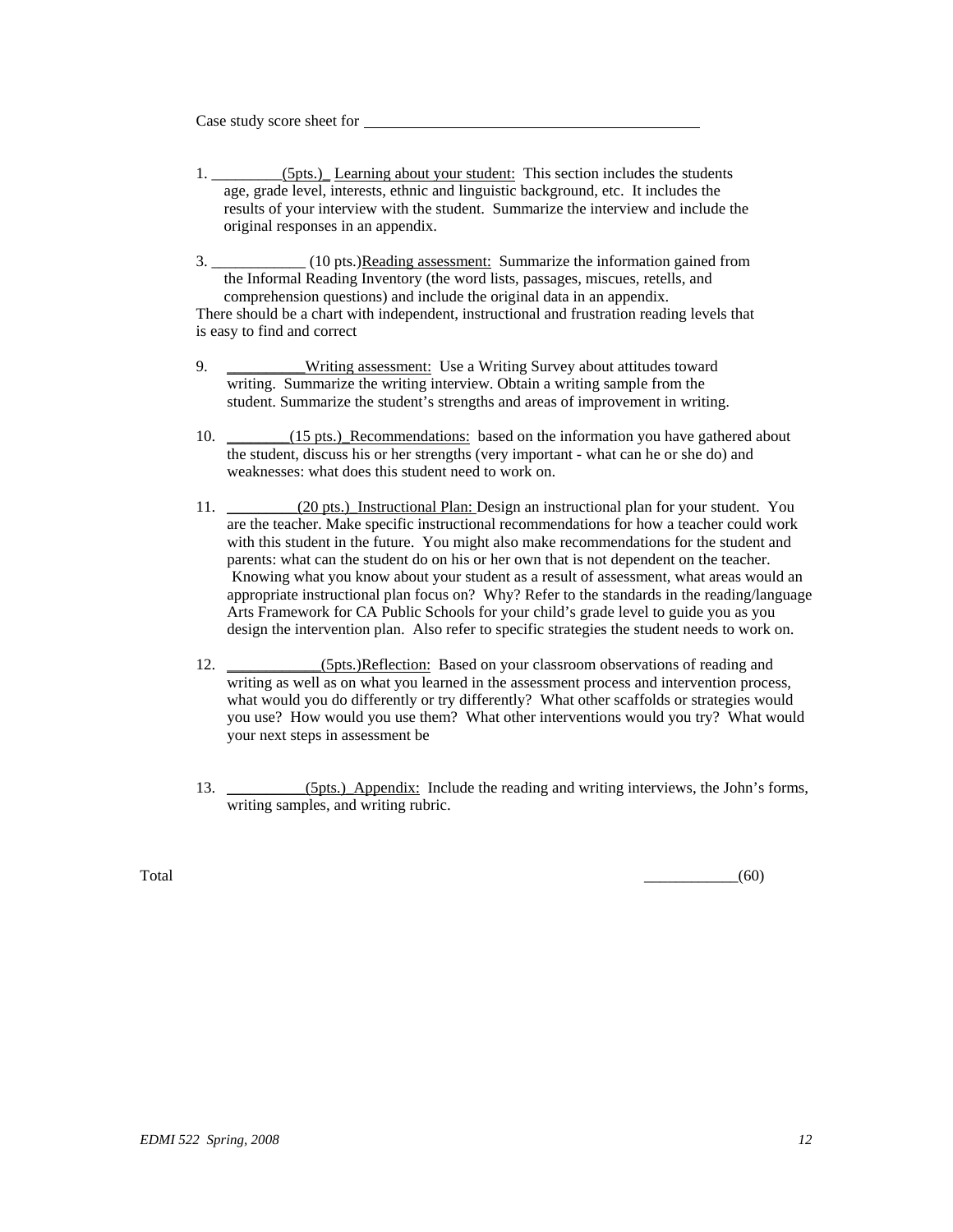**TPE Reflective Statements (10 points)** In EDMI 522, you are specifically responsible for writing a reflective statement for TPEs 3 & 8 in the TaskStream Electronic Portfolio. *You must attach the relevant parts of your case study as an artifact to support your ideas for both reflective statements. (TPEs 3 and 8)*. You may attach other artifacts that also support your ideas. The same artifact may appear in multiple TPE reflections. When you submit each TPE reflection, you will receive feedback from me. When the reflection is finalized, it will become a permanent record in your TaskStream Portfolio. You may return to the TPE at another point in your program and make modifications as your understanding deepens. **Drafts of your TPE Reflective Statements are due on March 10 Bring them to class for feedback. Final draft must be posted by March 24.**

Each TPE reflective statement must include:

- 1. a description of the teacher candidate's learning with respect to the specific TPE being addressed (refer to *TPEs-at-a-Glance with Salient Features*)
- 2. an analysis of how the attached artifact(s) is (are) evidence of that learning
- 3. a reflection describing personal significance of this learning and/or next steps in the journey toward continuing to meet this TPE

# http://lynx.csusm.edu/coe/eportfolio/index.asp

This will take you to the CSUSM COE website where you can get help with how to create your electronic portfolio and information on the required elements.

#### http://www.taskstream.com

#### **This is the TaskStream home page where you will register for Taskstream and return to it when working on your electronic portfolio.**

**Professional Disposition (10 Points)** Grading will also include a component of "professional demeanor." Students will conduct themselves in ways that are generally expected of those who are entering the education profession. This includes but is not limited to the following:

- On-time arrival to all class sessions;
- Advance preparation of readings and timely submission of assignments;
- Respectful participation in all settings (e.g., whole group, small group, in/outside of class); Carefully considered, culturally aware approaches to solution-finding

#### **Grading:**

|                          | Points     | Due                         |
|--------------------------|------------|-----------------------------|
| Reading reflections      | 30 points  | Each class                  |
| Case Study               | 60 points  | March 17                    |
| Writing reflection       | 20 points  | Draft Feb. 8, final Feb. 22 |
| Writing strategy lesson  | 20 points  | Sign up                     |
| <b>TPEs</b>              | 10 pts     | March 24                    |
| Professional disposition | 10 points  |                             |
|                          |            |                             |
| Total                    | 150 points |                             |

**COE Attendance Policy:** Due to the dynamic and interactive nature of courses in the College of Education, all students are expected to attend all classes and participate actively. At a minimum, students must attend more than 80% of class time, or s/he may not receive a passing grade for the course at the discretion of the instructor. Individual instructors may adopt more stringent attendance requirements. Should the student have extenuating circumstances, s/he should contact the instructor as soon as possible**.** 

A good student is one who adheres to standards of dependability and promptness. If you miss more than two class sessions or are late (or leave early) for more than three sessions, you cannot receive an A. If you miss more than three class sessions you cannot receive a B. Notification of absences does not allow students to assume they are automatically excused from class or making up missed class.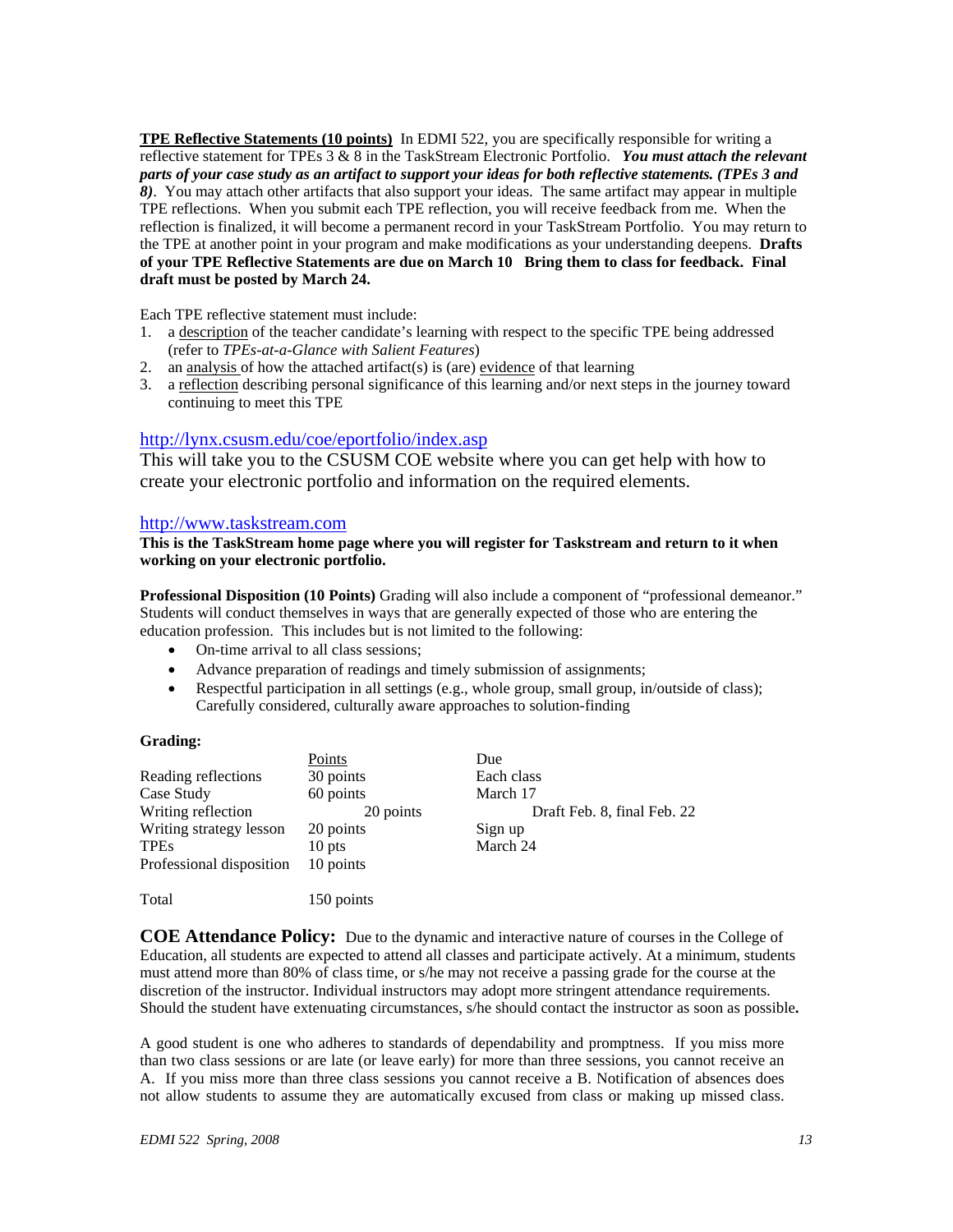Late assignments will be penalized by a 5% deduction in points for each weekday late. After two weeks, late assignments will be given a zero. If you have extraordinary circumstances in your life that will impact your assignments, please let me know. I want you to be able to stay in school and succeed. If you have any questions or concerns, please feel free to come in and speak with me about them.

#### **RICA Resource Notebook:**

#### **This is not for a grade but rather for you to use as a resource for organizing your materials and study for the RICA exam.**

The Notebook will be organized around the 13 RICA Content Areas (see the RICA Registration Bulletin, p.39-45)

Each section of the notebook could contain the following:

- A RICA analysis sheet including: (a) what this content area(s) is about (Put it in your own words  $-2$  to 4 sentences), (b) 2 ways of assessing this content area (include rationale); and (c) 1 way of teaching it (description and accommodations). Describe the teaching strategy and explain how it supports reading, writing and/or language arts development.
- An lesson observation form
- A technology-rich assignment that enhances your teaching and student learning
- Lesson plans, articles, and any other resources collected within class or student teaching that would be helpful.

For the first semester we will need to complete the following content areas:

- Section 1 Conducting ongoing assessment of reading development
- Section 2: Planning, Organizing, and Managing Reading Instruction
- Section 3: Phonemic Awareness
- Section 4: Concepts About Print
- Section 5: Systematic, Explicit Phonics and Other Word Identification Strategies
- Section 6: Spelling Instruction
- Section 7: Reading Comprehension Narrative
- Section12: Vocabulary Development
- Section 13: Structure of the English Language
- Section 14 Special Needs/accommodating all learners

For the second semester we need to complete these areas:

Section 8: Content area literacy Section 9: Independent reading Section 10:Literary response and analysis Section 11: Relationship among reading, writing and oral language Section 14: Special Needs/accommodating all learners Section 15: Writing

You can choose how to organize this information in your notebook. You may include course assignments (lesson plan,, classroom observations, choice project, etc.), course handouts and materials from your classroom/school site, examples of lesson plans and student work, information from internet sources or professional journals. You may want to include strategies you will use to teach these content areas. You may even include pictures of students learning a specific strategy as well as your reflection on what was happening, why it worked or didn't work and why that was. You may include one (or more) successful activities that you used in the classroom (must be related to language arts instruction).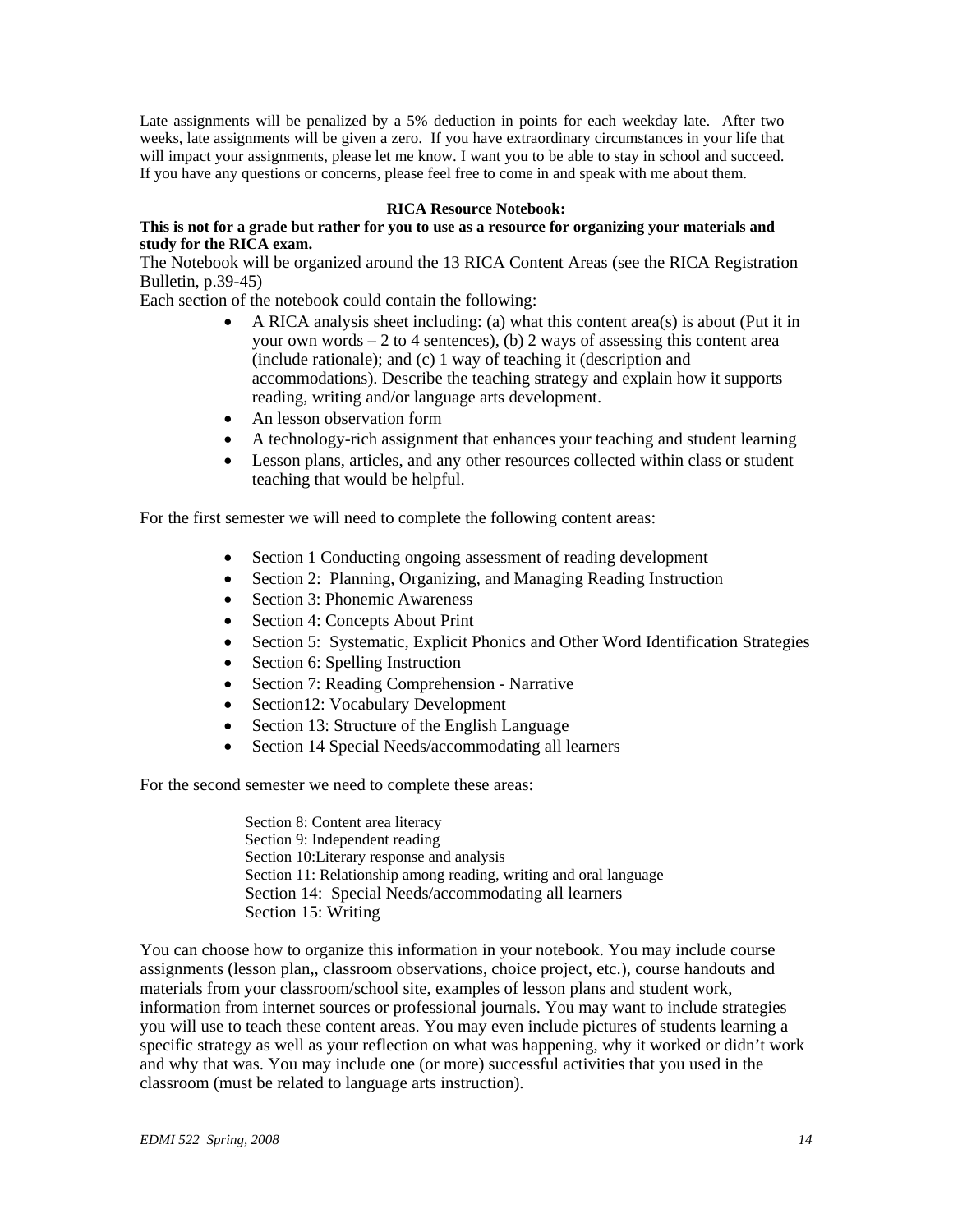The resource notebook will contain samples of your learning and understanding, and examples of your work that demonstrate that you are ready to instruct children in reading, writing, listening and speaking. Feel free to use a variety of graphic and written presentations, as best suits your learning style, in order to show your learning and understanding. Use a three-ring binder to organize your materials. Work with a friend so you can exchange ideas.

As you learn about assessment, phonemic awareness, the use of phonics, comprehension strategies and other components crucial to effective literacy instruction, compiling your resource notebook will help you prepare and review the content areas assessed by the RICA test. More importantly, it will serve as a resource for you in the future, and may be used for job interviews to illustrate your knowledge and experiences.

Note: Besides the course readings, Dr. Alice Quiocho's web site can also serve as a resource. The address is: http://www.csusm.edu/Quiocho. Click on "reading instruction portfolio." See the section on accommodations for ideas on ways to support second language learners. Note: See **www.ed.gov/free/** for free Educational Materials Each section of the notebook could contain the following:

- A RICA analysis sheet including:
- (a) what this content area(s) is about (Put it in your own words  $-2$  to 4 sentences),
- (b) 2 ways of assessing this content area (include rationale), and

(c) 1 way of teaching it (description and accommodations). Describe the teaching strategy and explain how it supports reading, writing and/or language arts development. Include description of 3 accommodations minimum.

- An observation form (except for section 1).
- A technology-rich assignment that enhances your teaching and student learning.
- Lesson plans, articles, and any other resources collected within class or student teaching that would be helpful.

# Example 1 **California Reading Initiative Reading/ Language Arts Components Grid**

| Component | <b>How to Assess</b><br>include rationale) | <b>How to Teach It</b><br>(Strategies) | <b>Accommodations</b><br>(at least 3) |
|-----------|--------------------------------------------|----------------------------------------|---------------------------------------|
|           |                                            |                                        |                                       |
|           |                                            |                                        |                                       |
|           |                                            |                                        |                                       |
|           |                                            |                                        |                                       |

Example 2 RICA Analysis Sheet

| Component | <b>How to Assess</b>                  | <b>How to Teach it</b>        | <b>Accommodations</b>     |
|-----------|---------------------------------------|-------------------------------|---------------------------|
|           |                                       | (Strategies)                  |                           |
| Phonemic  | Phonemic awareness is                 | These are strategies that can | For children with special |
| Awareness | assessed by finding out whether       | be used to teach ELL and      | needs I would use these   |
|           | or not the student is capable of      | non-ELL students phonetic     | strategies,               |
|           | manipulating the language. For        | awareness,                    | Specific skills           |
|           | example:                              | Involve students in           | instruction alongside a   |
|           | I would ask a student to<br>$\bullet$ | poetry, rhymes and            | basal reading             |
|           | pick out the first sound or           | songs of all types,           | program-This means I      |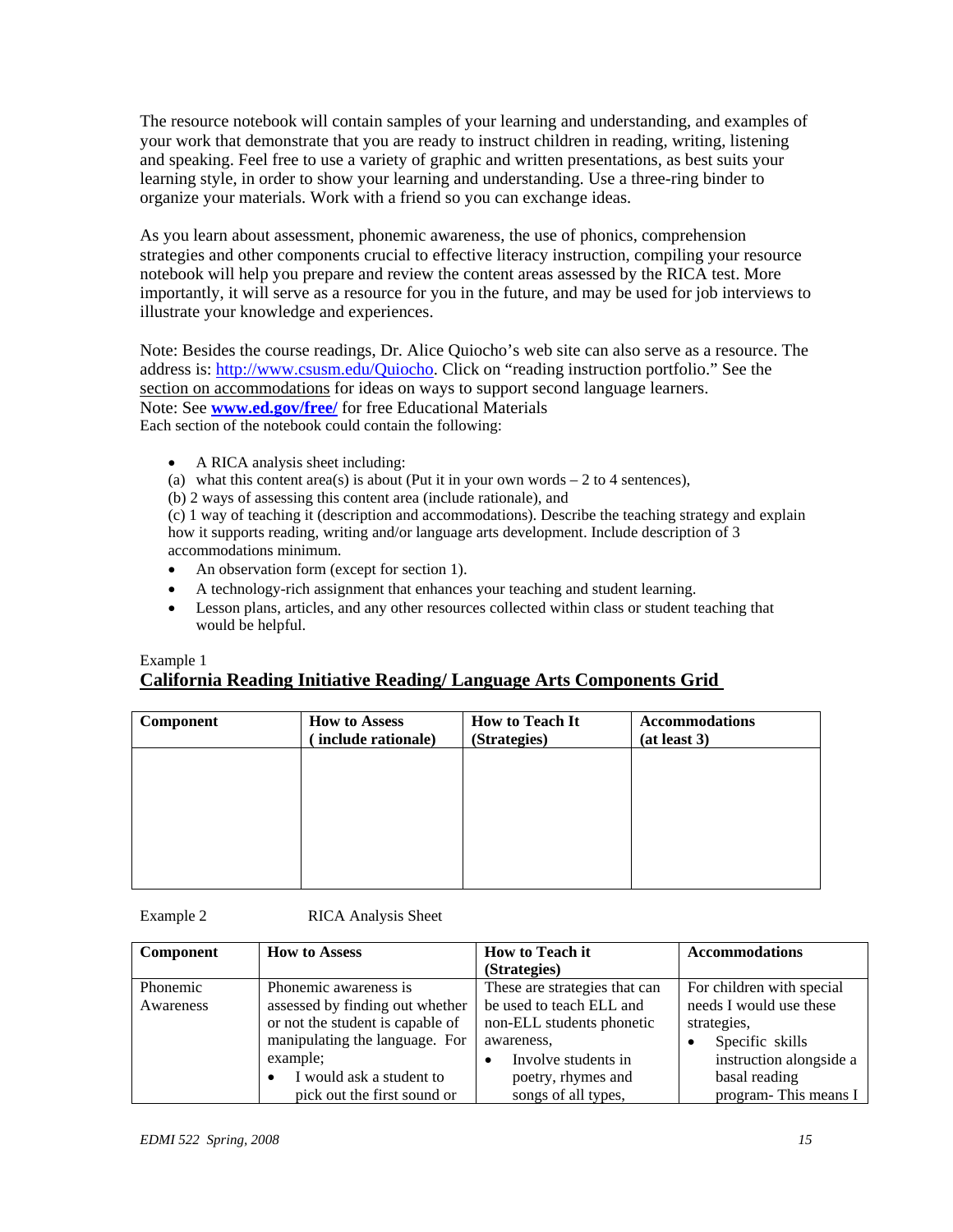| last sound of a word,<br>I would ask the student to<br>identify, pronounce and<br>blend sounds or a segment<br>of a word,<br>I would ask students to<br>$\bullet$<br>identify sentences, words,<br>or sounds to see if they are<br>aware of the structure of a<br>sentence.<br><b>Assessment Tools</b><br>1.) The Yopp-Singer Test of<br>Phonemic Segmentation | Use a chant to clap<br>$\bullet$<br>syllables in students'<br>names,<br>Sort known objects or<br>$\bullet$<br>pictures into groups of<br>similar sounds (Realia<br>Cans),<br>Play a guessing game<br>$\bullet$<br>using picture cards and<br>help the children to put<br>together blends to make<br>their guess,<br>Sing songs that allow<br>$\bullet$<br>children to replace<br>sounds with other<br>sounds, even to make<br>nonsense words,<br>Read to your students.<br>$\bullet$ | would ask students<br>what sounds they hear<br>in certain words or<br>what word would<br>make sense in an<br>empty space within a<br>sentence. This strategy<br>would allow me to<br>assess my student's<br>progress,<br>Great children's<br>$\bullet$<br>literature books<br>including, nursery<br>rhymes, alliterative<br>books, picture books,<br>rhyming books,<br>repetitive pattern<br>books, Dr. Seuss<br>books, and alphabet<br>books with word-<br>picture formats,<br>Rhymes, chants, finger<br>$\bullet$<br>rhymes,<br>manipulatives, games,<br>role-playing,<br>Writing journals and<br>$\bullet$<br>quick writes<br>(encourage invented<br>spelling!),<br>Provide a print rich<br>$\bullet$<br>environment including<br>the use of Word<br>Walls,<br>Rebus activities- this<br>$\bullet$<br>activity is when you<br>replace a noun in a<br>sentence with a picture<br>of the noun. The<br>student can then<br>replace the picture |
|----------------------------------------------------------------------------------------------------------------------------------------------------------------------------------------------------------------------------------------------------------------------------------------------------------------------------------------------------------------|--------------------------------------------------------------------------------------------------------------------------------------------------------------------------------------------------------------------------------------------------------------------------------------------------------------------------------------------------------------------------------------------------------------------------------------------------------------------------------------|------------------------------------------------------------------------------------------------------------------------------------------------------------------------------------------------------------------------------------------------------------------------------------------------------------------------------------------------------------------------------------------------------------------------------------------------------------------------------------------------------------------------------------------------------------------------------------------------------------------------------------------------------------------------------------------------------------------------------------------------------------------------------------------------------------------------------------------------------------------------------------------------------------------------------------------------|
|                                                                                                                                                                                                                                                                                                                                                                |                                                                                                                                                                                                                                                                                                                                                                                                                                                                                      | with an invented<br>spelling of the word.                                                                                                                                                                                                                                                                                                                                                                                                                                                                                                                                                                                                                                                                                                                                                                                                                                                                                                      |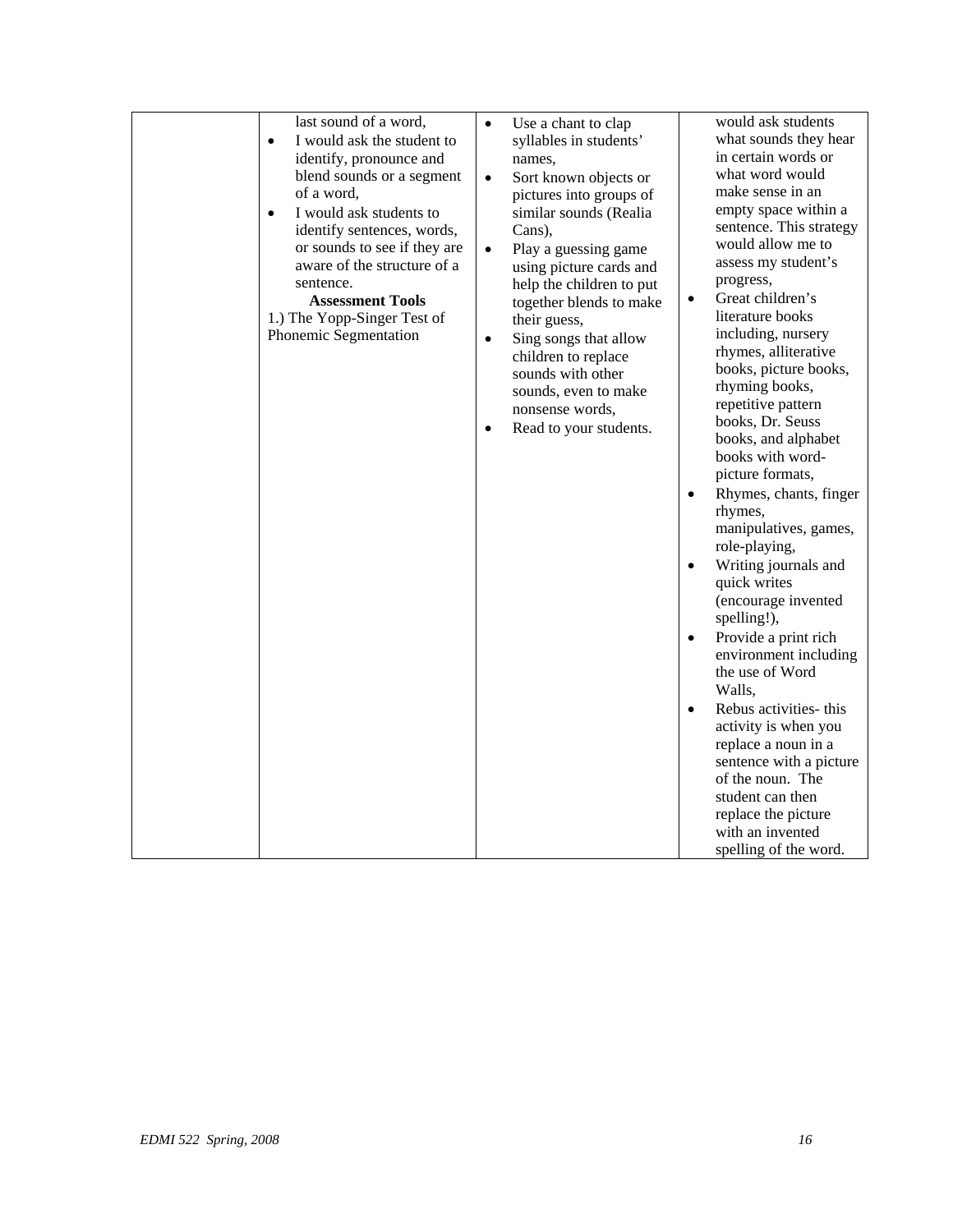| <b>Date</b>          | <b>Topic</b>                      | <b>Readings</b>                         |
|----------------------|-----------------------------------|-----------------------------------------|
| January 23 pm LS     | Overview                          |                                         |
| January 25 am        | 6 traits and writing              | Strong, pgs. 130-141                    |
| LS                   |                                   | Course reader, pgs. 168-170             |
|                      |                                   |                                         |
| January 28 am        | Assessment/case study             | Beers Chpt 3                            |
| LS                   | Miscue analysis                   | Course reader, pgs. 149-157             |
|                      |                                   | Bring Johns book                        |
| Jan. 30 pm<br>LS     | Writing workshop                  | Strong chapts. 1, 2, 7                  |
| Feb. 1               | Comprehension and prior           | Beers Chpts 1.2, 6                      |
| BI                   | knowledge                         | article in reader:                      |
|                      |                                   | Lenters, "Resistance, struggle and      |
|                      |                                   | the adolescent reader."                 |
| February 4 am        | Assessment/case study             | Beers Chpt. 3, 10                       |
| LS                   |                                   | Johns chpt $1, 2, 3$                    |
|                      |                                   | Bring Johns book                        |
| Feb. 7 pm            | Comprehension                     | Beers Chpts. 4, 5                       |
| BI                   | Vocabulary                        | Articles in reader:                     |
|                      |                                   | Nilsen and Nilsen, "Latin               |
|                      |                                   | revived: Source-based vocabulary        |
|                      |                                   | lessons courtesy of Harry Potter".      |
|                      |                                   | Graves, "Vocabulary instruction         |
|                      |                                   | in the middle grades"; . P.217          |
| Feb. 8 am            | Writing workshop                  | Strong, chpts. 4, 6                     |
| LS                   | Teaching writing                  | Course reader p. 141, 168-170,          |
|                      |                                   | 267-272                                 |
|                      |                                   | Bring draft of writing piece            |
| Feb. 15 am           | Language Arts/Social Studies      | Read and bring immigration              |
| BI/JM                | Curriculum integration            | books                                   |
| February 22 am<br>LS | Content reading and writing       | Beers Chpt. 9<br>Fisher & Frey, chpt. 1 |
|                      |                                   | Writing process reflection due          |
| Feb. 22 pm           |                                   | Strong chpts. 9, 10                     |
| BI                   | Content reading and writing       | Beers Chpt. 8                           |
|                      |                                   | Fisher & Frey (Bring), jigsaw           |
|                      |                                   | chapters                                |
|                      |                                   |                                         |
| Feb. 26 am           | Teaching                          | Beers Chpts. 7, 11, 14, 15              |
| BI                   | literature/comprehension          | Course reader p. 197                    |
|                      |                                   | Course reader, p. 158                   |
|                      |                                   | Christensen, "Beyond                    |
|                      |                                   | anthologies: Why teacher choice         |
|                      |                                   | and judgment matter" p. 282             |
| March 4 am           | Differentiating: meeting the      | Jacobson, Lapp & Flood, "A              |
| BI                   | needs of all learners in language | seven-step instructional plan for       |
|                      | arts classrooms                   | teaching English language               |
|                      | Struggling readers, ELL           | learners" p. 227                        |
|                      |                                   | Williams, "Metamorphosis hurts:         |
|                      |                                   | Resistant students" p.242               |
| March 10 am          | Case study workshop               | Bring all case study data and           |
| LS                   | <b>RICA</b>                       | Johns                                   |
|                      | TPE feedback                      | Bring drafts of TPEs: sections of       |
|                      |                                   | your case study                         |
| March 13 pm          | Teaching writing                  | Strong, chpts. 3, 5                     |
| LS                   | Teaching skills in the context of | Saddler, "But teacher" p. 260           |

|  |  | Readings for EDMI 522 |  |
|--|--|-----------------------|--|
|--|--|-----------------------|--|